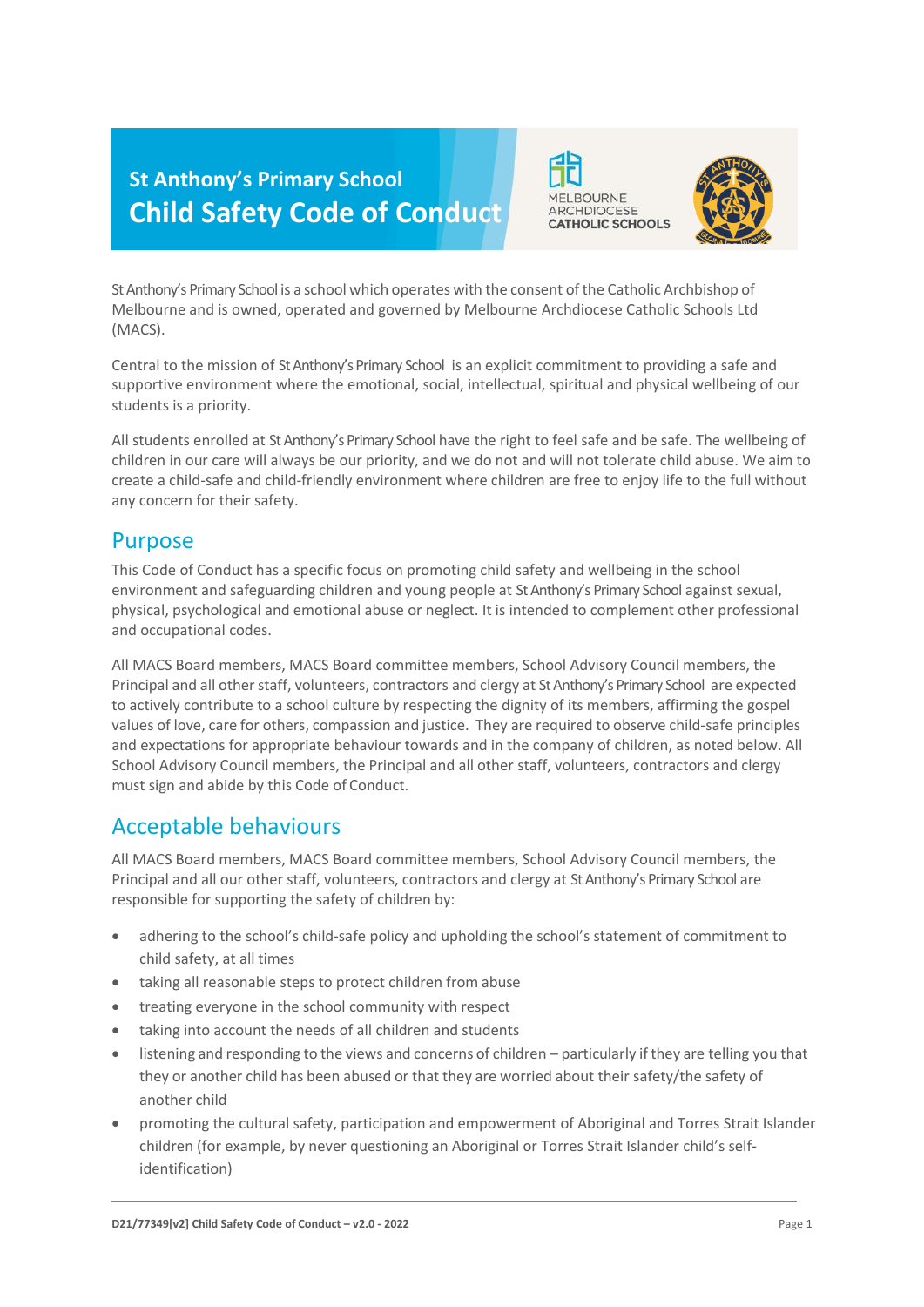- promoting the cultural safety, participation and empowerment of children with culturally and linguistically diverse backgrounds (for example, by having a zero-tolerance for discrimination)
- promoting the safety, participation and empowerment of children with a disability (for example, during personal care activities)
- ensuring as far as practicable that adults are not alone with a child
- reporting any allegations of child abuse to the school's leadership (or child safety officer if the school has appointed someone to this role)
- understanding and complying with all reporting obligations as they relate to mandatory reporting and reporting under the *Crimes Act 1958* (Vic.)
- understanding and complying with all obligations as they relate to the reportable conduct scheme including reporting allegations of reportable conduct in accordance with the schools reportable conduct policy
- reporting any child safety concerns to the school's leadership (or child safety officer if the school has appointed someone to this role)
- ensuring as quickly as possible that the child is safe if an allegation of child abuse is made
- reporting to the Victorian Institute of Teaching (VIT) any charges, committals for trial or convictionsin relation to a sexual office by a registered teacher, or specific allegations or concerns about a registered teacher
- ensuring they comply with any and all applicable professional or occupational codes of conduct.

## Unacceptable behaviours

All MACS Board members, MACS Board committee members, School Advisory Council members, the Principal and all our other staff, volunteers, contractors and clergy at St Anthony's Primary School must not:

- ignore or disregard any suspected or disclosed child abuse
- develop any special relationships with children that could be seen as favouritism (for example, the offering of gifts or special treatment for specific children)
- exhibit behaviours with children which may be construed as unnecessarily physical (for example, inappropriate sitting on laps)
- put children at risk of abuse (for example, by locking doors)
- initiate unnecessary physical contact with children or do things of a personal nature that a child can do for themselves (for example, toileting or changing clothes)
- engage in open discussions of a mature or adult nature in the presence of children (for example, personal social activities)
- use inappropriate language in the presence of children
- express personal views on cultures, race or sexuality in the presence of children
- discriminate against any child, including because of age, gender, race, culture, vulnerability, sexuality, ethnicity or disability
- work with children while under the influence of alcohol or illegal drugs
- have contact with a child or their family outside school without the school leadership's or child safety officer's (if the school has appointed someone to this role) knowledge and/or consent orthe school governing authority's approval (for example, unauthorised after-hours tutoring, private instrumental/other lessons or sport coaching); accidental contact, such as seeing people in the street, is appropriate
- have any online contact with a child (including by social media, email, instant messaging) or their family unless necessary (for example, providing families with eNewsletters or assisting students with their schoolwork)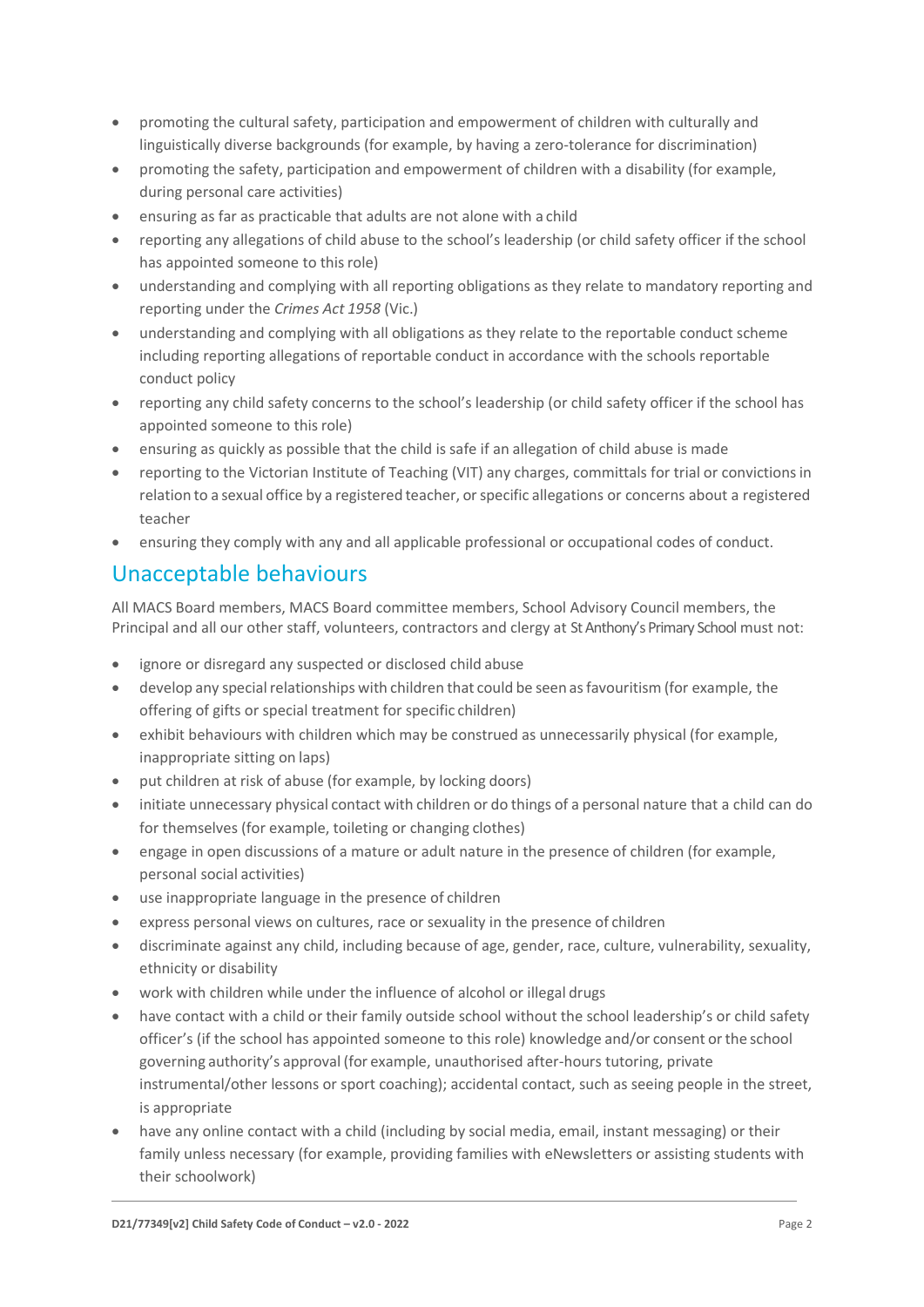- use any personal communication channels/devices such as a personal email account
- exchange personal contact details such as phone numbers, social networking sites or email addresses
- photograph or video a child without the consent of the parents, guardians or carers
- consume alcohol or drugs at school or at school events in the presence of children.

### **Teachers**

Teachers are also required to abide by the principles relating to relationships with students as set out in the Victorian Teaching Profession's Code of Conduct published by the VIT. These principles include:

- knowing their students well, respecting their individual differences and catering for their individual abilities
- working to create an environment which promotes mutual respect
- modelling and engaging in respectful and impartial language
- protecting students from intimidation, embarrassment, humiliation and harm
- respecting a student's privacy in sensitive matters
- interacting with students without displaying bias or preference
- not violating or compromising the unique position that a teacher holds of influence and trust in their relationship with students.

#### Psychologists and school counsellors

In their dealings with students, psychologists and school counsellorsshould also take into account their professional obligations as set out in a code of ethics or practice to which they are bound, including because of their membership of:

- the Australian Health Practitioner Regulation Agency
- the Australian Counselling Association
- **•** Speech Pathology Australia.

#### Sports and recreation

Coaches, staff members and volunteers involved in coaching, training or assisting students during sporting and recreation activities should adopt practices that assist children to feel safe and protected, including:

- using positive reinforcement and avoiding abusive, harassing or discriminatory language
- coaching students to be 'good sports'
- explaining the reason for the contact and asking for the student's permission if physical contact with a student by a coach or other adult is necessary during a sporting or other recreational activity
- avoiding (where possible) situations where an adult may be alone with a student such as in a dressing or change room, first aid room, dormitory or when the student needs to be transported in a vehicle.

## Breaches of this code

Where a member of staff is suspected of breaching this Code of Conduct, St Anthony's Primary School may start the process under clause 13 of the *Victorian Catholic Education Multi-Enterprise Agreement 2018*  (VCEMEA 2018) for managing employment concerns. This may result in disciplinary consequences.

Where the Principal is suspected of breaching this Code of Conduct, the concerned party is advised to contact the MACS Regional General Manager.

Where any other member of the school community, including volunteers and contractors, is suspected of breaching this code, the school isto take appropriate action, including (if applicable) in accordance with